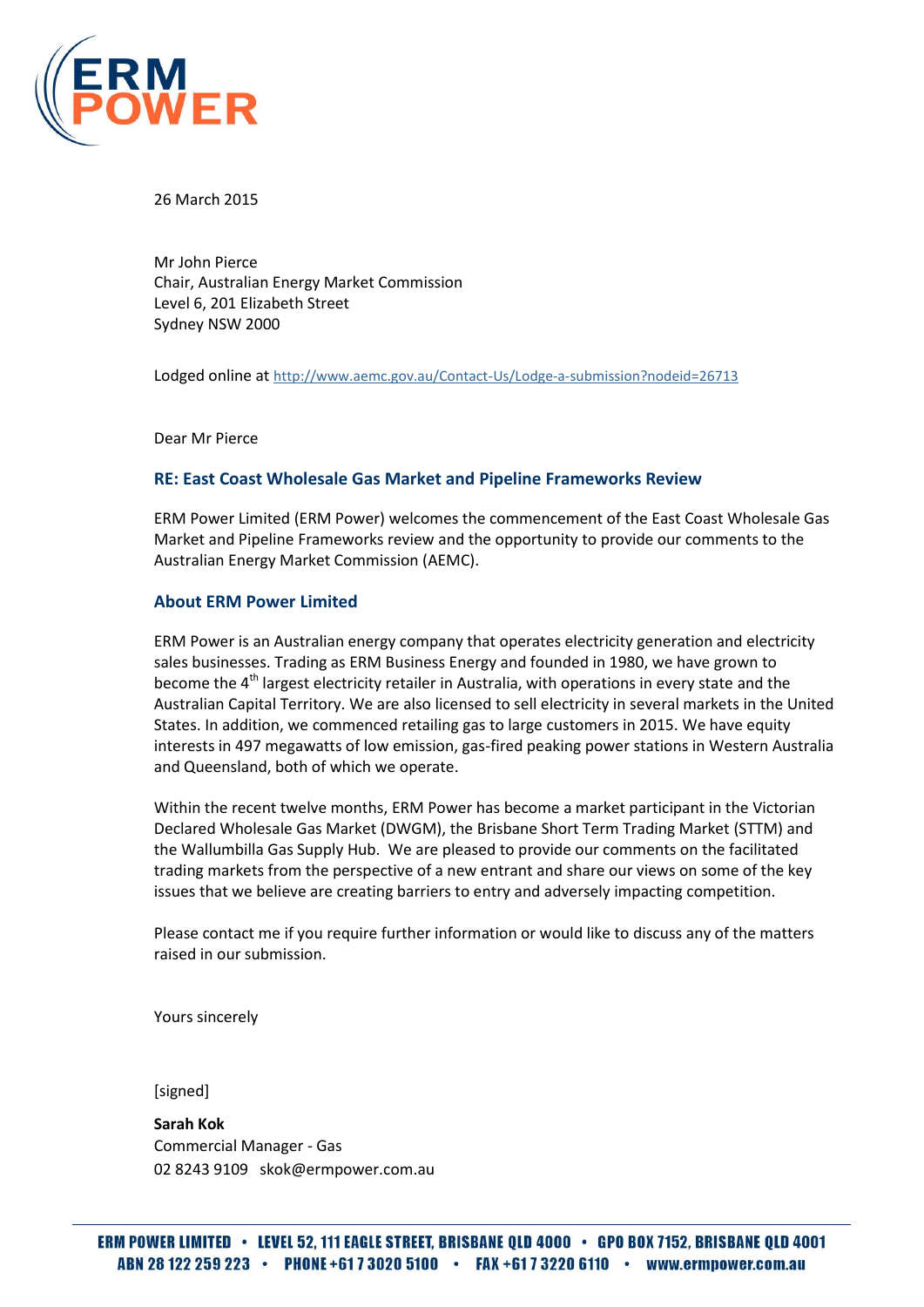

## **ERM POWER SUBMISSION: EAST COAST WHOLESALE GAS MARKET AND PIPELINE FRAMEWORKS REVIEW**

## **PRELIMINARY COMMENTS**

ERM Power is supportive of the COAG Energy Council's vision for Australia's future gas market, although we consider that the long term interests of gas consumers with respect to the price of gas (consistent with the National Gas Objective) should form a component of the vision statement. 1

ERM Power also supports the initial set of criteria that the AEMC has indicated it will build upon when developing its assessment framework. This includes an assessment of whether the market arrangements are –

- Imposing inefficient or unnecessary costs on parties *(Outcome 1)*;
- Exposing parties to risks that are not allocated efficiently or cannot be effectively managed *(Outcome 2)*;
- Impeding efficient investment decisions *(Outcome 3)*;
- Acting as a barrier to entry or otherwise deter competition *(Outcome 4)*; and
- Failing to provide timely and accurate information required by the market.<sup>2</sup> (Outcome 5)

As we outline in our submission, ERM Power's view is that there are several features of the current arrangements that are leading to the above adverse outcomes and hindering the achievement of COAG Energy Council's vision and the National Gas Objective.

## **A. DECLARED WHOLESALE GAS MARKET (VICTORIA)**

ERM Power strongly welcomes a review of the Declared Wholesale Gas Market (DWGM). In our view the DWGM design is no longer fit for purpose and contains significant deficiencies that are promoting outcomes contrary to the COAG Energy Council's vision for Australia's future gas market and the National Gas Objective. We agree with the findings of earlier reviews that identified issues such as market inconsistencies, inadequate investment signals, limitations of existing capacity instruments, ineffectiveness of financial hedging products, complexity of the market arrangements and difficulties in exporting gas, as areas requiring further attention.<sup>3</sup>

We appreciate the opportunity to provide our comments on the DWGM as follows.

 $\overline{a}$ 

<sup>1</sup> The Council's vision is for the *"establishment of a liquid wholesale gas market that provides market signals for investment and supply, where responses to those signals are facilitated by a supportive investment and regulatory environment, where trade is focused at a point that best serves the needs of participants, where an efficient reference price is established, and producers, consumers and trading markets are connected to infrastructure that enables participants the opportunity to readily trade between locations and arbitrage trading opportunities",* COAG Energy Council, Australian Gas Market Vision, December 2014. The National Gas Objective (section 23 of the National Gas Law) is to "*promote efficient investment in, and efficient operation and use of, natural gas services for the long-term*  interests of consumers of natural gas with respect to price, qualify, safety, reliability and security of supply of natural *gas*".

 $^2$  AEMC Public Forum discussion paper, pg.3.

<sup>&</sup>lt;sup>3</sup> AEMC Public Forum discussion paper, pg.7.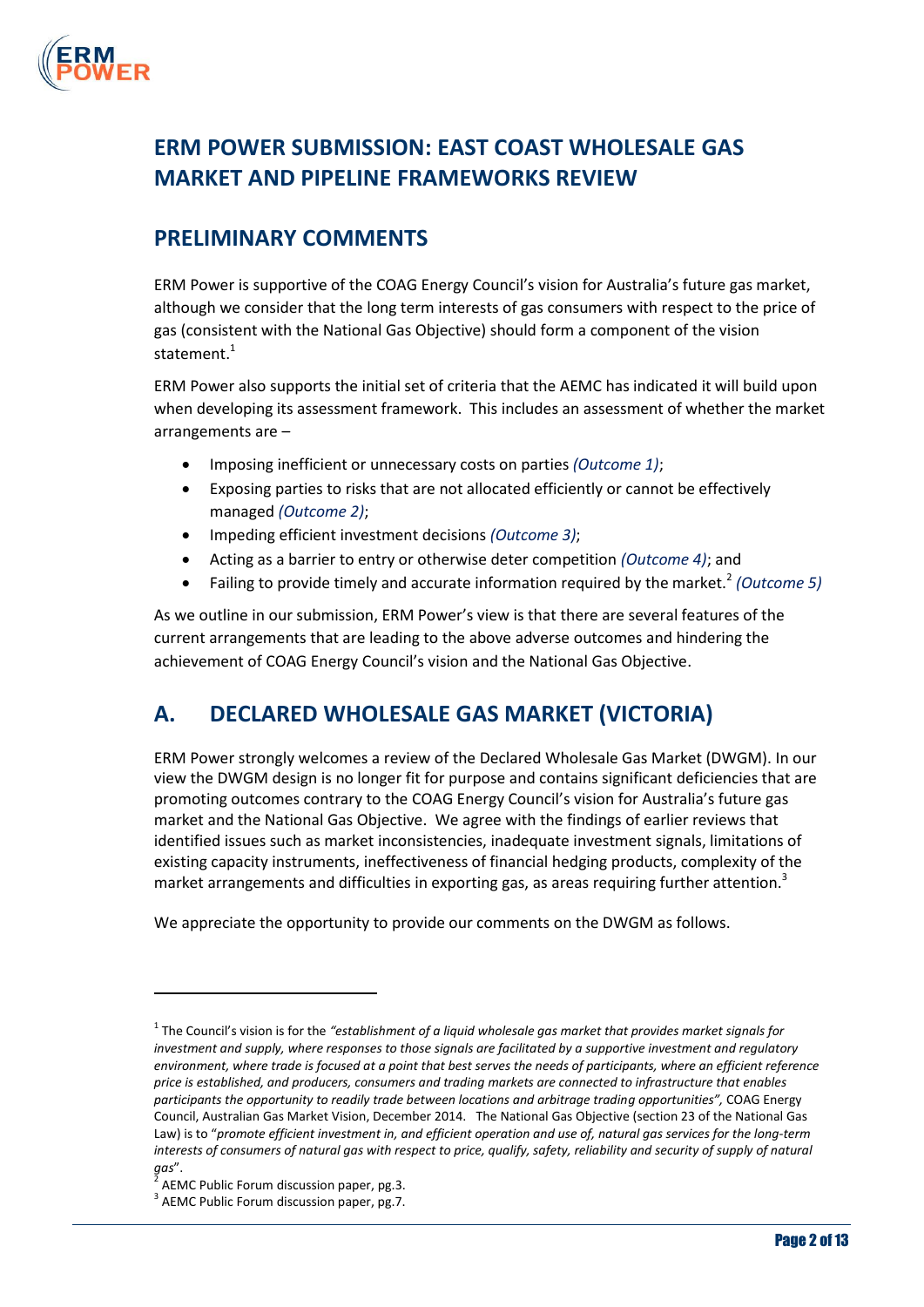

## **A1. Congestion uplift allocation methodology fails to allocate costs to their cause and penalises small participants/new entrants**

The current method of recovering part of the cost of ancillary payments through the allocation of congestion uplift, is not on a cost to cause basis and inequitable. While in the medium to longer term we would recommend a full review of the entire ancillary payments/uplift charge/AMDQ regime, we believe that the specific issues raised here should be addressed immediately and as a priority.

#### *Background*

 $\overline{a}$ 

Under the current market design, if additional gas is needed during the day and consequently scheduled by AEMO out of bid-merit order above the market price, the suppliers of such additional gas (typically LNG from the Dandenong Storage Facility) will be paid ancillary payments to compensate them for the difference between the market price and their (higher) bid price. Out of merit order LNG can be required to support system security in response to supply/demand side "surprise" events such as an unexpected increase in demand driven by sudden cold weather, change in consumption of a large load or a production facility failure. AEMO has also indicated a likelihood of an increased requirement for out of merit order LNG from winter 2015 onwards, to support additional export flows from Culcairn to NSW. $^4$ 

The cost of ancillary payments is recovered from participants via uplift charges, which is allocated in accordance with a complex methodology. The methodology has been described as being on a cost to cause basis, for instance, according to AEMO's *Overview of the Victoria Gas Market*, section 5.7.1:

*"As far as practicable, uplift charges are allocated to those Participants whose actions contributed to the generation of the ancillary payments".* 

As explained below, ERM Power disagrees with the assertion that the current cost allocation methodology, particularly in the way in which congestion uplift is assigned, allocates costs to their causers.

### *Congestion uplift allocation methodology does not allocate costs to their cause*

When ancillary payments are generated, a portion of the total cost is always allocated as congestion uplift with the residual being allocated as surprise and common uplift, regardless of the nature of the event that has caused the cost.<sup>5</sup> Congestion uplift is allocated to those who don't have a congestion uplift hedge in place. A congestion uplift hedge requires AMDQ or AMDQ Credit Certificates (collectively we refer to these instruments as AMDQ) and a supporting injection (that matches the zone associated with the AMDQ), and the market participant must have generated this hedge in AEMO's systems. 6

<sup>4</sup> *"Increased Likelihood of LNG Requirements in the Victorian Declared Transmission System from Winter 2015, 10/06/2014"* (part of 10/06/2014 GWCF meeting pack)

 $5$  We acknowledge that there is provision for DTSSP congestion to be allocated to the DTS Service Provider where it has not complied with the service envelope agreement however we are not aware of any time when this has actually occurred.

 $^6$  This is a simplified explanation. In practice AMDQ is converted into AMIQ, so that the hedge is generated on an interval basis.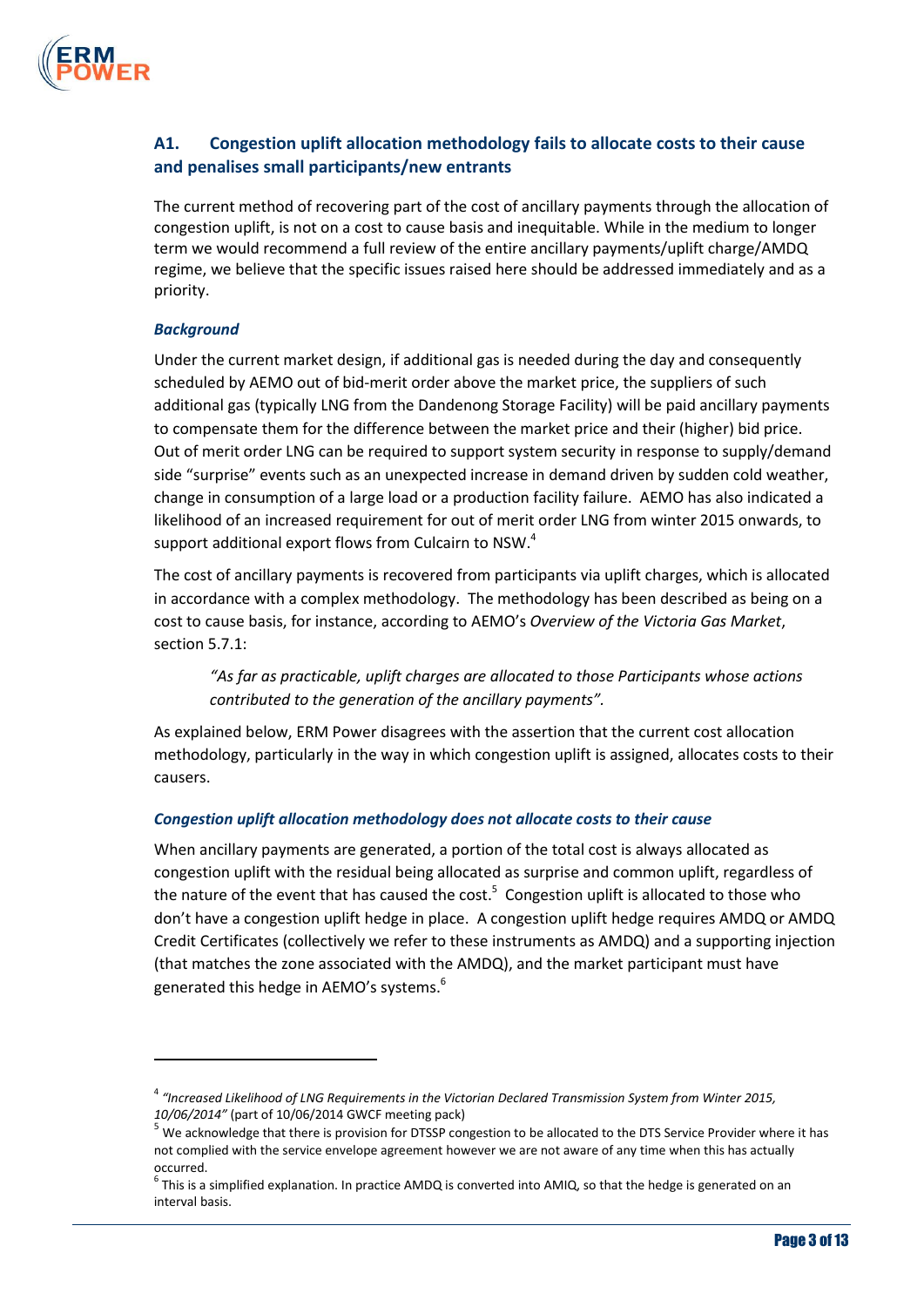

 $\overline{a}$ 

ERM Power finds it difficult to see how this methodology allocates costs to their cause. The ownership/existence of AMDQ, a matching injection, and the action of generating the uplift hedge in AEMO's systems, makes no difference to whether out of merit order gas is required at any time.

Consider a retailer who has been scheduled to inject a quantity of gas out of the South West Pipeline, has no SWP AMDQ Credits (despite having AMDQ from its customers). If in the scheduling interval, out of merit order LNG is required (e.g. to support flows out of Culcairn) and even if this retailer injects the quantity it has been scheduled to inject, and withdraws exactly as per its demand forecast, under the current market design, it will incur congestion uplift charges, despite the fact that this participant's actions are completely unrelated to the cost and it has followed its operational schedules perfectly.

The AEMO Technical Guide to the Victorian Declared Wholesale Gas Market (2013) describes congestion uplift as being "*charged to MPs who cause system congestion because their scheduled withdrawals exceed their AMIQ uplift hedge*" (page 86).

We think that this statement is misleading and inaccurate. For this statement to be true, it must be the case that if all market participants had congestion uplift hedges in place, there would never be any system congestion or out of merit order gas required. We would argue that even if every single market participant had congestion uplift hedges in place, out of merit order gas would still be required from time to time to deal with unanticipated events, and from winter 2015 onwards, increased flows from Culcairn.

#### *Congestion uplift allocation unfairly penalises small market participants and new entrants*

The congestion uplift allocation methodology imposes relatively greater costs on smaller market participants and new entrants compared to larger participants. In the current environment where we are anticipating an east coast gas supply shortfall and domestic buyers have reported experiencing issues with accessing gas supply<sup>7</sup>, it can also be very difficult for a new entrant with a small starting position to secure the right combination of physical supply and AMDQ Credits/AMDQ to give effect to a congestion uplift hedge. Hence smaller participants and new entrants are more likely to be exposed to such costs relative to larger and more established participants. Further, we note that it is not economically viable for new entrants/small players to invest in LNG storage capacity. Even if they were to do so, having LNG storage capacity does not provide a completely reliable hedge against uplift costs (through receipt of ancillary payments) as the scheduling of a participant's LNG offer will depend on where the offer sits in the bid stack at the time.

In addition, Tariff D sites in Victoria that do not have any AMDQ (i.e. any new site established after 1998), may be adversely impacted under the current market design. Retailers may be less willing to service sites without AMDQ compared to those with AMDQ, or may charge higher prices to customers without AMDQ. Further, the curtailment protection provided by AMDQ given to sites simply because they were there first (i.e. in existence prior to 1998 when the original Longford AMDQ was allocated) also seems inequitable. The AMDQ regime is clearly creating

 $^7$  A range of industry studies predict a shortfall of gas supply for the domestic market, due to the significant amount of gas being diverted to Queensland for export combined with constraints in developing new gas supply sources e.g. in NSW. AEMO Gas Market Statement of Opportunities 2013, the Victorian Gas Market Taskforce Final Report and Recommendations (page 16) all indicate the possibility of gas supply shortfalls.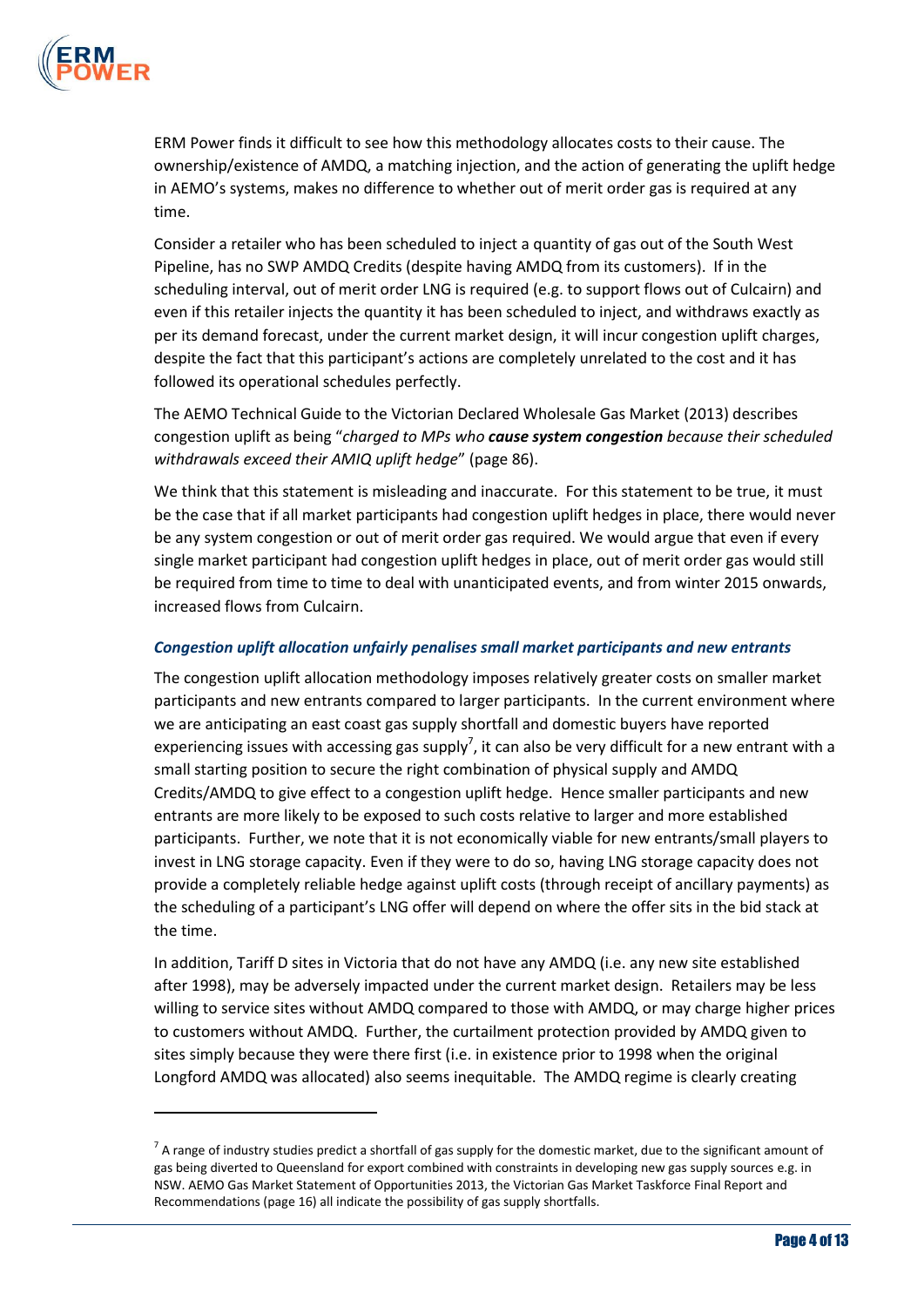

perverse outcomes in today's market and is in need of review. Changes should be made to ensure that the market design is giving effect to rational and equitable outcomes.

#### *Magnitude of risk exposures*

Uplift risk is a recognised key risk associated with the DWGM, with \$48.5m incurred in 2007, \$494k in 2008, \$14.6k in 2009, \$16k in 2013 and zero in 2010, 2011, 2012 and 2014.<sup>8</sup> Although uplift costs have been minimal in recent years, changes in market dynamics, introduction of an LNG export industry, potential domestic gas shortfalls, increased export flows out of Victoria and changes in the AEMO pricing scheduling process<sup>9</sup>, are all factors likely to give rise to an increased need for out of merit order gas, ancillary payments and hence higher uplift costs. Given the size of the potential exposures it is extremely important to ensure that costs are being allocated in a fair manner. Failure to correct this inequity will discourage new entrants and erode competition.

#### *AEMC assessment framework*

In the context of the AEMC assessment criteria, the issues discussed above are contributing to *Outcome 1 - Imposing inefficient costs, Outcome 2 - Exposing parties to risks that are not allocated efficiently and Outcome 4 - Acting as a barrier to entry*.

#### *Recommendation*

 $\overline{a}$ 

In the near term, and until such time when more significant changes to the market design are made that would materially modify or overhaul the ancillary payment/uplift charges regime, a rule change should be made to enable all uplift costs to be recovered through the existing surprise and common uplift mechanisms. Currently, positive surprise uplift is allocated to short deviations in the immediately prior scheduling interval and revisions to operating schedules that increase a participant's net buy (or short) position in the current schedule. Common uplift is smeared in accordance with withdrawals. We think that uplift costs are more appropriately allocated via these methods (in the absence of more material changes to the ancillary payments/uplift cost regime that may emerge from the AEMC review in the longer term). The concept of congestion uplift should be discarded.

We expect that parties who support the current regime will argue that the current AMDQ regime helps to drive an efficient level of pipeline utilisation and investment, and diminishing the value of AMDQ/AMDQ Credits would reduce investment incentives. We disagree. It is inefficient for participants to be driven to fund future pipeline expansions simply to secure AMDQ Credits to minimize exposure to uplift costs that are a result of surprise or other events that may occur regardless of whether pipeline investment is undertaken. We also note that AMDQ and AMDQ Credits currently provide other benefits to their holders, such as tie breaking rights.<sup>10</sup>

<sup>&</sup>lt;sup>8</sup> AER website, Industry Information, Industry Statistics, Wholesale Statistics, Positive Ancillary Payment Events data.  $^9$  In 2014, AEMO reported that it had identified an issue with the scheduling process, in that it had been applying certain constraints in the Pricing Schedule, when under the rules, it is only supposed to apply such constraints in the Operational Schedule. AEMO have since proposed changes to procedures to enable it to only apply such constraints in the Operational Schedule. The effect of this will be a greater likelihood of out of merit order gas being required and hence ancillary payment sand uplift costs. Refer to AEMO publication, "*IIR 15-002 Update to Gas Scheduling Procedures for the Application of Constraints to the Pricing Schedule*".

 $10<sup>10</sup>$  Although we question whether this benefit actually helps to promote pipeline investment when the benefit is not a firm right to inject or withdraw (a non AMDQ/AMDQ CC holder can be prioritized over an AMDQ/AMDQ CC holder on the basis of bid price).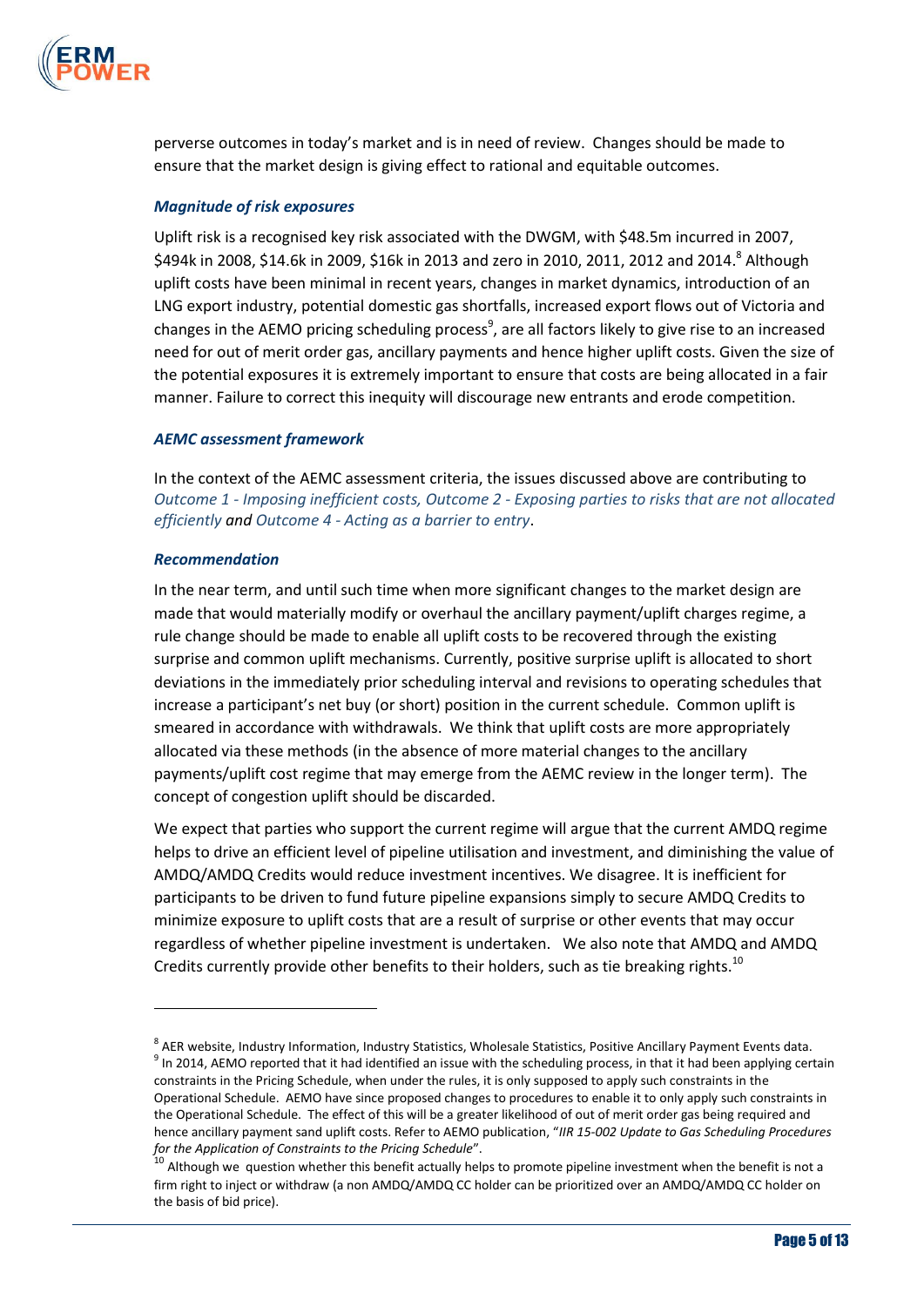

In the longer term, the entire uplift costs/AMDQ regime should be reviewed in the context of determining an appropriate mechanism that would provide effective incentives for efficient pipeline investment.

### **A2. Inadequate investment signals and limitations of existing capacity instruments**

ERM Power shares the view that the lack of firm transportation rights in the Declared Transmission System reduces the incentives for market-led investment in pipeline capacity expansions (contributing to AEMC assessment framework *Outcome 3 -Impeding efficient investment decisions*). This can result in the market's needs not being optimally met, with system expansions failing to occur in a timely manner (given that investments need to go through the regulatory approval cycle) or not occurring at all. We also observe that the current regime does not allow the asset owner to optimise investment decisions, nor does it enable the asset owner to optimise daily operations.

ERM Power recommends that the review should explore ways in which market led investment in pipeline expansions could be encouraged and investment made more efficient. That said, we emphasize that we do not consider the current regime of uplift charges/AMDQ to be providing an appropriate or effective pricing signal to encourage such investment (refer to our comments in section 1) and are certainly not suggesting that the longer term solution should be one that builds on the current uplift/AMDQ mechanism.

An approach that would be worth exploring is to allow market participants to contract for firm transportation rights in respect of all new expansions. Certainty of price and firmness of access to capacity will provide market participants with a stronger incentive to invest.

If a system of tradeable transmission rights were to be introduced, there should be careful consideration given to ensuring the design is of minimal complexity, appropriately structured to provide priority or firmness in transport, and does not endow its holders with unrelated or ad-hoc benefits that cause costs to be shifted to other parties (similar to the current regime of uplift charges/AMDQ).

### **A3. Unhedgeable risks and limitations of financial hedging products**

As part of the broader review of the DWGM, there would be value in exploring the merits of moving away from the current unconstrained pricing and ancillary payment/uplift cost regime, and considering alternative models that would better help facilitate the COAG Energy Council's vision for the gas market.

Under the current market arrangements, uplift cost exposure is a risk that is largely unhedgeable. In terms of the AEMC assessment framework, the current arrangements are resulting in *Outcome 2 - Exposing parties to risks that are not allocated efficiently* and *Outcome 4 - Acting as a barrier to entry.* 

We refer to our earlier comments in section A1 regarding the way in which congestion uplift fails to allocate costs to their cause. The remaining cost allocation mechanisms, surprise and common uplift, generally have the effect of smearing the costs across the market (although we note that surprise uplift allocates costs to deviations and revisions to forecasts and schedules). All participants will always have some degree of forecast error and/or will regularly update their schedules, and hence all participants will always have some exposure to uplift costs. Uplift risk is therefore largely unhedgeable.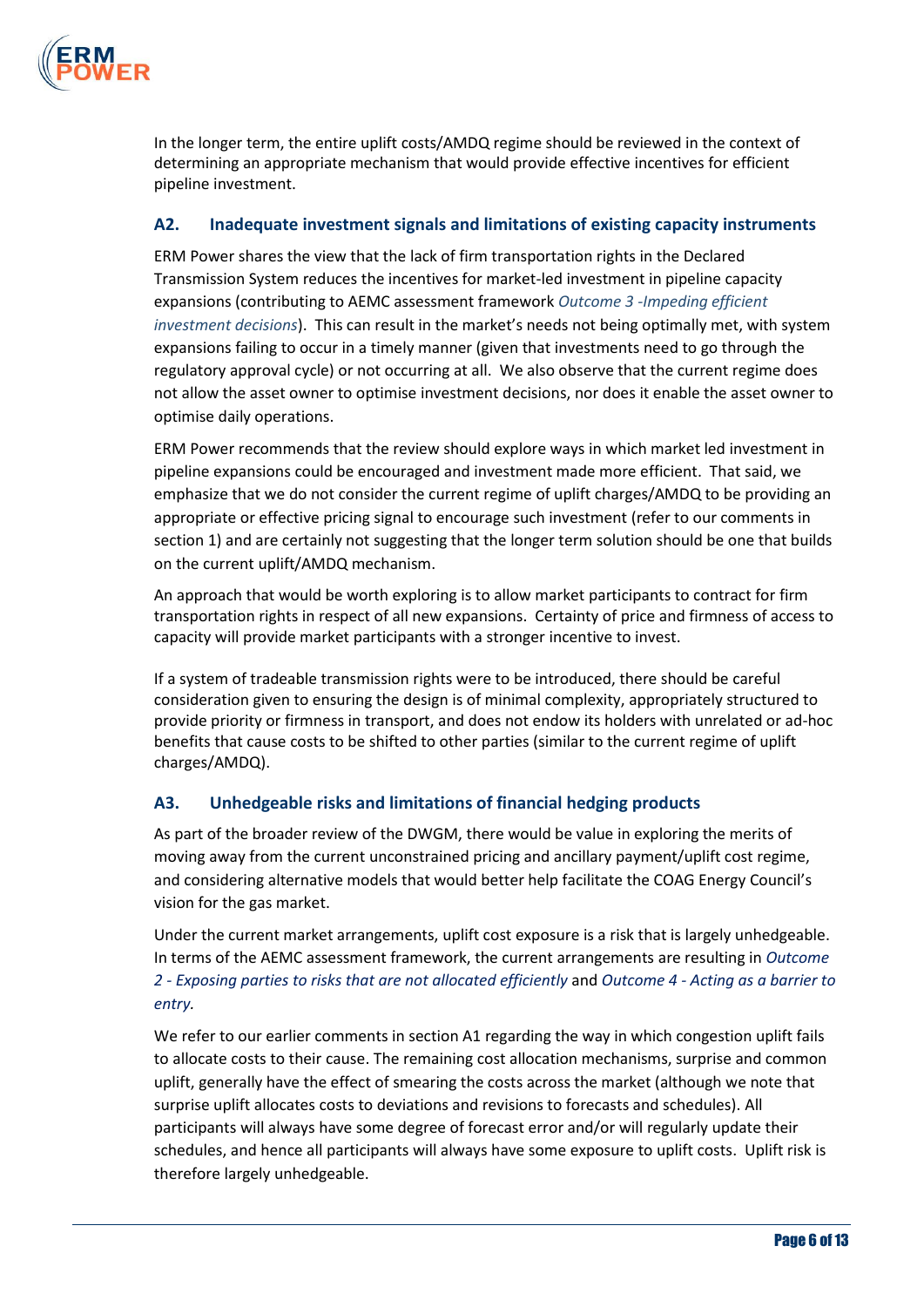

The only way a participant can attempt to offset the financial impacts of uplift costs, is by offering LNG into the market (i.e. supplying the out of merit order gas and earning ancillary payments). However LNG is a highly expensive solution. It is also ineffective as a hedge against uplift charges, given that whether a participant is scheduled to inject LNG depends on where it is positioned in the bid stack at the time. In this regard the current arrangements are also contributing to the AEMC assessment framework *Outcome 1– Imposing inefficient costs*, where such costs will eventually be passed on to gas consumers.

Currently the ancillary payment/uplift charge regime also inhibits the development of a financial derivative market in Victoria, as simple financial products such as a swap, are ineffective in providing a hedge against key market risk. In our view, this is likely to be one of the main reasons why the Victoria gas futures listed by the ASX in 2009 have rarely been traded. If instead all (or the majority) of costs were reflected in the spot price, the attractiveness of financial hedging products would be likely to increase.

## **A4. Complexity of market arrangements**

In comparison with the STTM and the Gas Supply Hub, the DWGM contains some extremely complex elements, particularly relating to the settlement processes. Such complexity gives rise to *Outcome 1 - Imposing inefficient costs* and *Outcome 4 - Acting as a barrier to entry*. Complexity also reduces information transparency and participants' ability to manage their trading positions and to understand, anticipate and manage market outcomes, contributing to *Outcome 5* which relates to market information inadequacies.

The complexity of this market was acknowledged in stakeholder concerns raised in the K. Lowe Consulting report commissioned by the AEMC.<sup>11</sup> We believe that the market design could be simplified considerably in certain areas, one in particular being the ancillary payments and uplift charges calculations (which are explained and implemented via four AEMO procedural documents totalling 144 pages and consisting of complex algorithms<sup>12</sup>). The complexity makes it very difficult for a market participant, in particular a new entrant without prior experience, to quantify its settlement and risk exposures, and can discourage entry of new market participants.

### **A5. Victorian Gas Market Price cap is excessive**

 $\overline{a}$ 

We recommend that the maximum market price in the DWGM should be reviewed (as well as the STTM Maximum Market Price), with specific consideration to bringing the price cap down to a lower level such as \$100/GJ to \$200/GJ so as to reduce retailer risk.

The higher the value of the market price cap, the higher will be the risk faced by retailers, in particular new entrant retailers and any other small participants, who in contrast to the more established and larger retailers, may not have access to a diverse gas supply portfolio (hence more exposed to risks like producer FM) and who may be more likely to rely on the spot market to meet some of their load. Also, the higher the price cap and the risk, the higher will be the risk

<sup>&</sup>lt;sup>11</sup> K Lowe Consulting, 2013, *Gas market scoping study: a report to the AEMC*, section 10.3.1, pg. 95, and section 11.4.1, pg. 109.

<sup>12</sup> The four procedures mentioned include a 40 page "*Uplift Payment - Functional Design v 9.0",* 32 page "*Wholesale Market Uplift Payment Procedures*", 46 page" *Ancillary Payment Functional design*", and a 26 page "*Wholesale Market Ancillary Payment Procedures*", available on the AEMO website.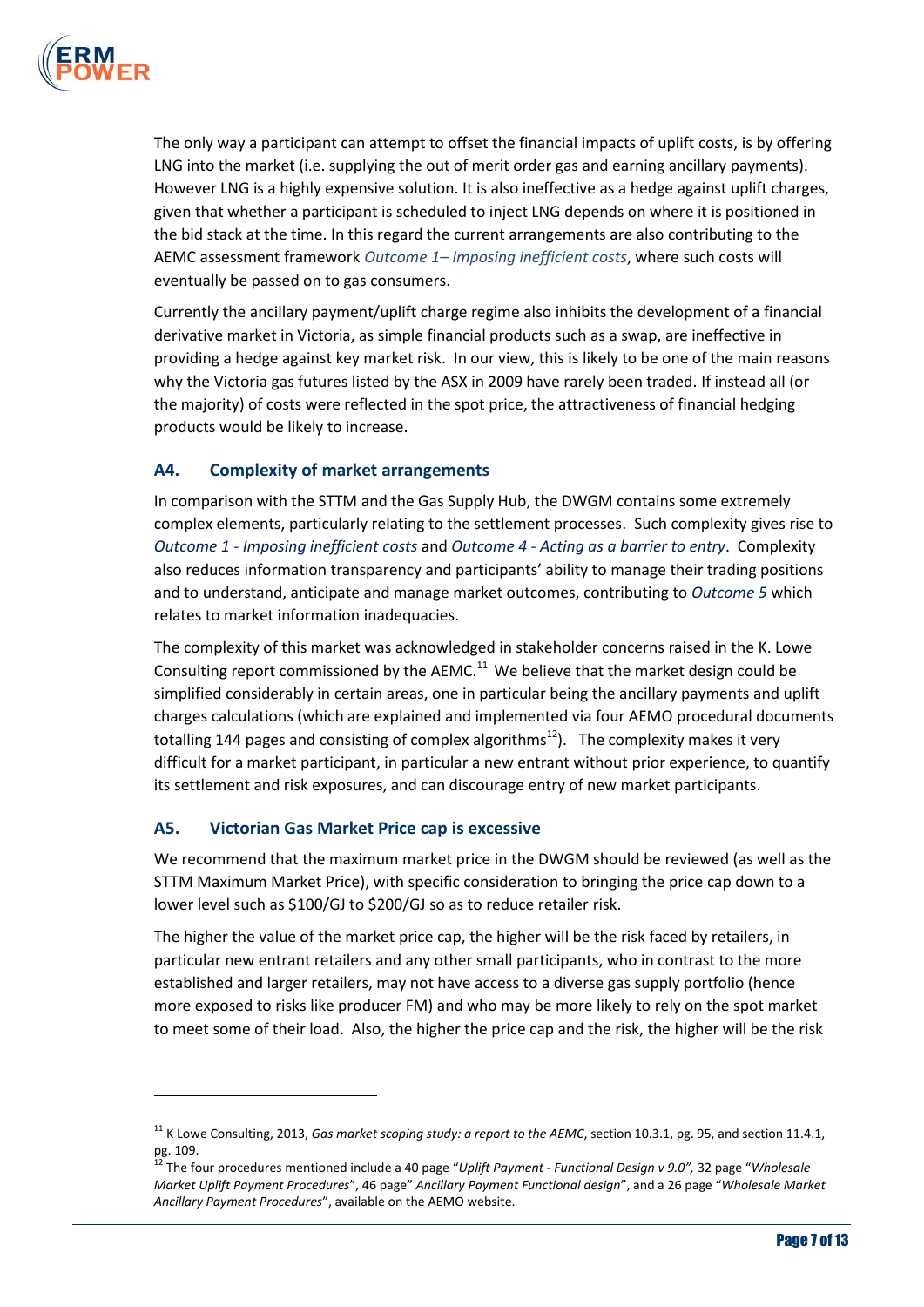

premium added to customer prices in the long run, an outcome inconsistent with the National Gas Objective.

While it could be argued that the Cumulative Price Threshold (CPT) and the Administered Price Cap (APC) should assist to reduce retailer risk, past experiences (such as the 22 November 2008 incident in Victoria where the price reached \$800/GJ, CPT did not apply and APC was not triggered) have shown that the maximum market price setting can have significant impacts and give rise to wealth transfers with no market benefit. While a larger or more established participant may be able to wear the costs of such an event, such an event is likely to result in permanent financial damage to a smaller participant or new entrant.

In Victoria, not only does the price cap impact the imbalance and deviation prices, but also uplift cost exposures. As noted by the AEMC in its discussion paper, one of the factors guiding the original rationale for adopting the DWGM was to facilitate retail contestability and the entry of new players by enabling them to source their initial gas supplies from the spot market.<sup>13</sup> For this objective to be achieved, risks need to be lowered to a manageable level. Although the likelihood of prices reaching the price cap may be low based on history, it is nevertheless a real risk that needs to be accounted for.

The magnitude of the risk can deter the entry of new participants. For example, consider a small retailer with annual load 1 PJ per year (less than 5% market share) $^{14}$  who happens to have an unhedged load of 5 TJ on a day on which the 6am price hits \$800/GJ. Ignoring deviation costs, this retailer would incur a one day cost of \$4m, which for a small retailer would be likely to far exceed its annual expected profit. Utilising the average gross margins as reported by incumbent retailers<sup>15</sup>, being roughly \$4.60/GJ for residential and SME customers and roughly \$0.8/GJ for business customers, a retailer with annual sales as described in our example, would expect to earn an approximate annual gross margin of \$4.6m if it served residential and SME customers or \$0.8m if it served business customers. A maximum market price event at 6am, occurring on one day, would result in significant losses for the entire year in both cases especially after retail operating costs are considered, and certainly wipe out profits completely if more than one event occurred in a year. We note that for a new entrant retailer, net retail margins are likely to be lower given a smaller customer base over which to spread fixed costs. In terms of the AEMC assessment framework, the current DWGM price cap contributes to *Outcome 1 – Imposing inefficient costs*, and *Outcome 4 – Acting as a barrier to entry/deterring competition*.

## **B. WALLUMBILLA GAS SUPPLY TRADING HUB**

ERM Power is currently a trading participant at the Wallumbilla Gas Supply Hub and has been a member of the Gas Supply Hub Reference Group since its establishment in February 2012. Our view is that the Wallumbilla Gas Supply Hub does provide value to participants in assisting with

 $\overline{a}$ 

<sup>&</sup>lt;sup>13</sup> AEMC Public Forum discussion paper, pg.6.

<sup>&</sup>lt;sup>14</sup> Based on forecast annual consumption of 211.5 PJ for 2015, as reported in AEMO's National Gas Forecasting Report 2014.

<sup>15</sup> Average gross margins based on total sales and total gross margins reported by AGL ("*FY15 Interim Results Half Year ended 31 December 2014*", 11/02/15) and Origin Energy ("*2015 Half Year results announcement*" 19/2/15) for the six months ending 31/12/14. For the consumer market, AGL reported 34.6 PJ of sales and \$160m gross margin, equating to an average gross margin of \$4.6/GJ. For business customers, AGL reported sales of 44.1 PJ and gross margin of \$34m, equating to an average gross margin of \$0.78/GJ. Origin Energy reported a gross profit of \$3.1/GJ across its customer base.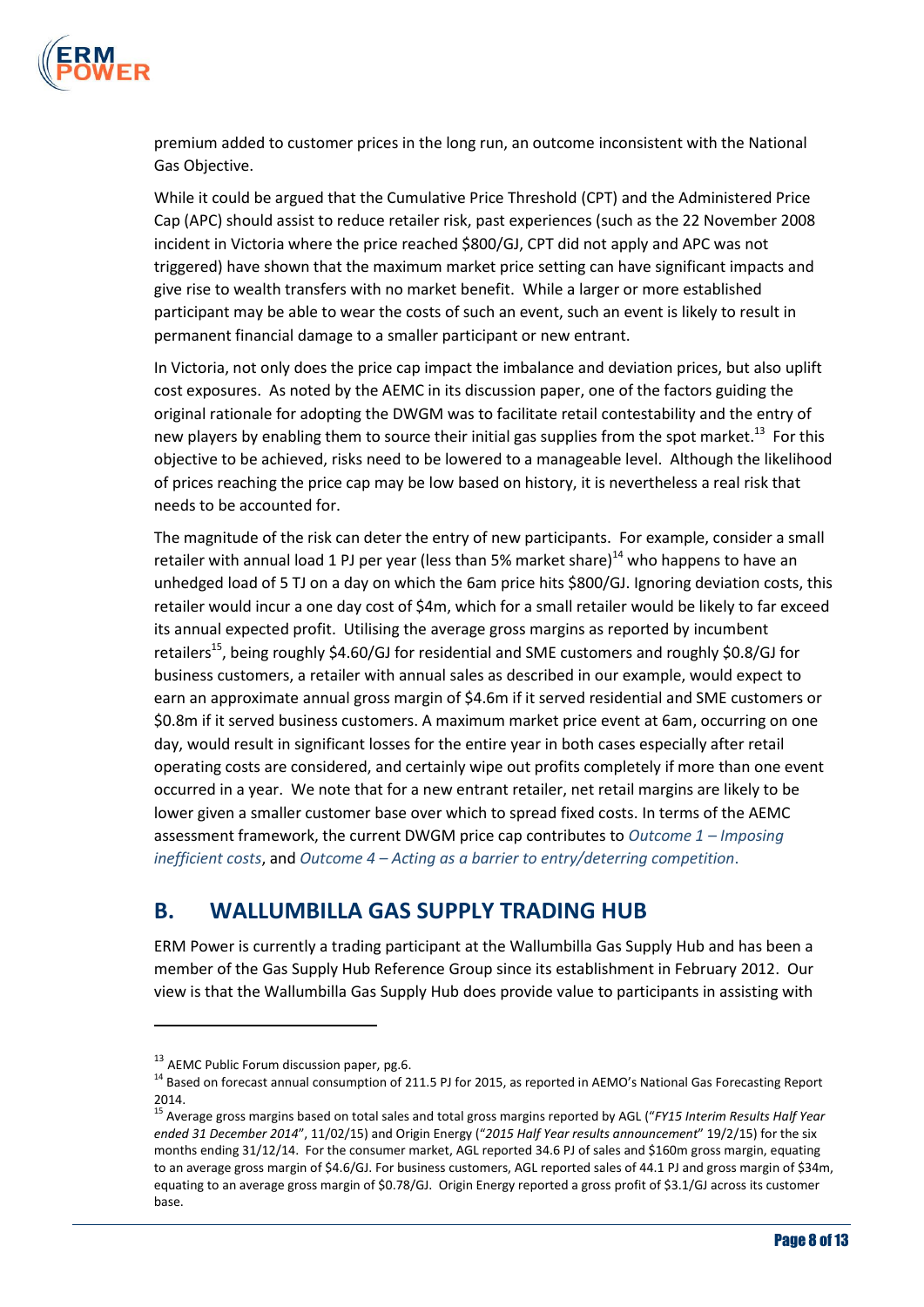

the management of the short term trading position, although there are some enhancements that could be made to encourage increased liquidity. We provide comments on two issues raised by the AEMC on the Gas Supply Hub and share our views on some ways in which liquidity could be enhanced.

## **B1. Moomba Gas Supply Hub**

We support the development of a Moomba Gas Supply Hub. We disagree with the claim put forward by some parties that a Hub at Moomba should not be established because it will reduce liquidity of the Wallumbilla Gas Supply Hub. While it is true that some participants who are able to trade at both locations may elect to trade at Moomba if the two Hubs coexisted (and thereby reduce liquidity at Wallumbilla), we do not consider the possibility of reduced liquidity at Wallumbilla to outweigh the benefits of establishing a Moomba trading exchange. A Moomba Gas Supply Hub will benefit an entirely different set of market participants, including those shippers operating on the Moomba to Adelaide Pipeline and the Moomba to Sydney Pipeline (participants in the Sydney and Adelaide markets). Some of these participants may not necessarily operate at Wallumbilla. A Moomba Gas Supply Hub may also be of value to shippers who utilise the Culcairn interconnect for deliveries into Victoria, and participants who are operating in non STTM areas of NSW and ACT via the Moomba to Sydney Pipeline. Subject to establishment costs being low and the absence of any increase in fees imposed on existing participants, we think a Moomba trading exchange would bring value and should proceed.<sup>16</sup>

### **B2. Single trading zone design**

 $\overline{a}$ 

We note that AEMO has been tasked by COAG to consider the benefits of moving the existing Wallumbilla Gas Supply Hub design to a single trading zone/single product model. We have some concerns regarding the cost-benefit proposition as explained below.

The majority of products traded on the Gas Supply Hub to date have been at the RBP trading location, followed by the SWQP trading location and no products traded at the QGP trading location. Shippers need to have contractual rights to sell or buy at a particular trading location. A shipper who does not have contractual access to a particular trading location, but who desires access, is able to secure redirection services with the transmission pipeline operator to obtain such access. We are unaware of any issues with securing such access (although capacity limitations would need to be confirmed with the pipeline operator). If a shipper chooses to secure such additional services, there must be a clear commercial benefit from doing so, otherwise it would not seek to secure those services which come at a fee.

It is unclear whether trades will actually increase under a single product/trading zone model if it is the case that participants can already currently trade at any of the trading locations by securing the relevant services from the pipeline operator.

We would be concerned if a single trading zone model effectively forces participants to pay for a suite of mandatory additional services that they would not normally have purchased - this will result in cost inefficiencies and in the context of the AEMC assessment framework, lead to *Outcome 1 - Imposing inefficient or unnecessary costs*. Increased participation costs could deter participants from entering or trading in the market, leading to *Outcome 4 – Acting as a barrier to* 

 $16$  We understand that costs are expected to be low, as the Moomba Hub would leverage off the Wallumbilla Gas Supply Hub design and trading infrastructure.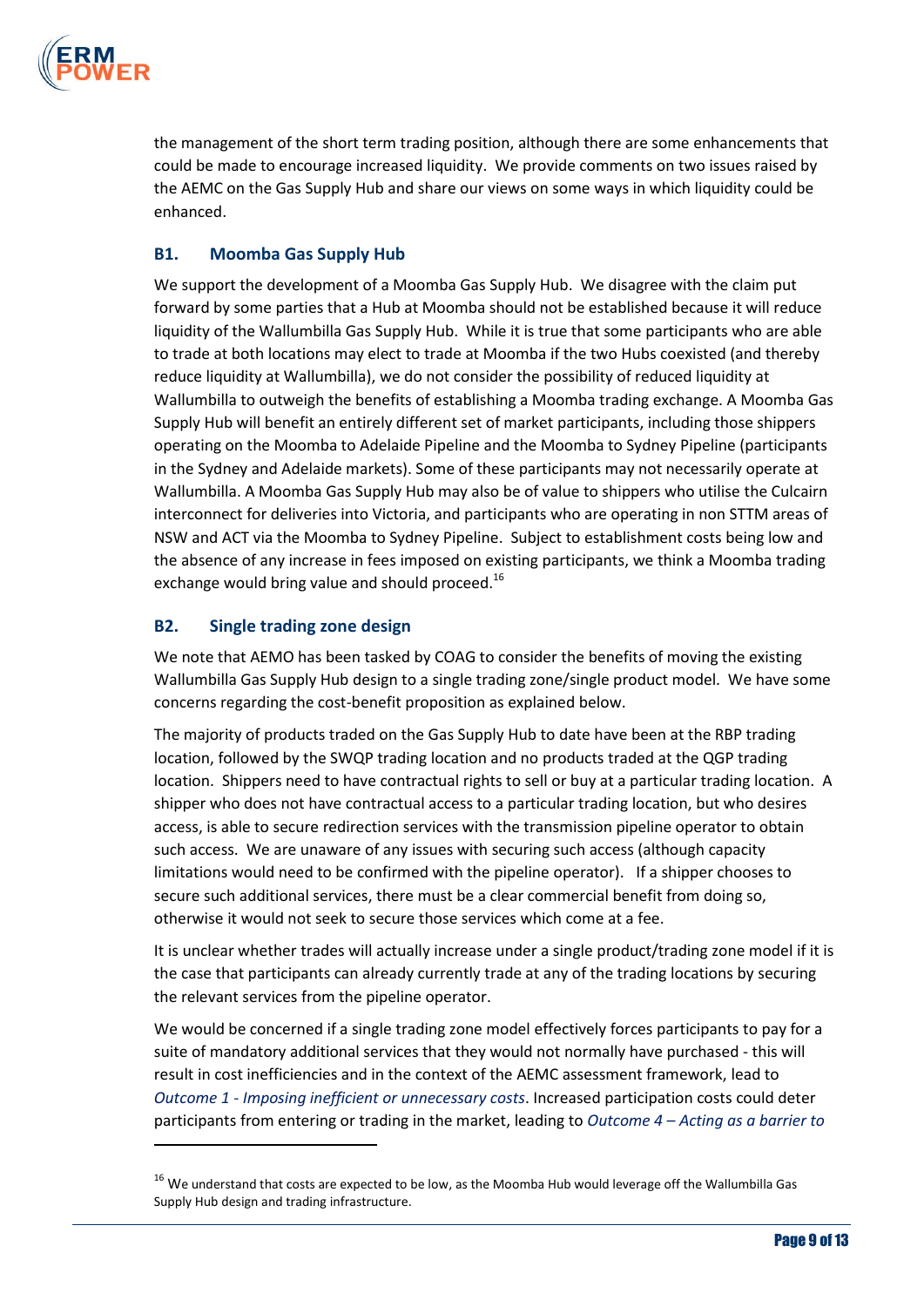

*entry*. ERM Power's view is that that there needs to be a significantly compelling case for net benefits, to warrant a move to a single product/trading zone model.

## **B3. Minimum parcel size**

Currently the minimum parcel size is 1 TJ. This minimum parcel size will not be an issue for larger players (e.g. LNG producers) but is likely to be too large for smaller participants and in particular new entrant retailers who are in the infant stage of building up their retail customer base. The minimum parcel size constraint should be removed (or at least reduced) to minimise barriers to entry (relevant to *Outcome 4* of the AEMC assessment framework).

In addition to benefiting smaller participants, removing the minimum parcel size will also increase the utility of the Gas Supply Hub to larger participants who may be willing to trade small volumes on the exchange if able to do so and generally facilitate a more efficient balancing of over overs and unders.

We note that the Gas Supply Hub currently allows a participant to select "All or None" as a criteria when placing a bid or offer on the exchange (meaning that the parcel in its entirety has to be transacted). We are not proposing that this feature be changed.

Removing the minimum parcel size constraint would attract additional players to the Gas Supply Hub, including retailers, bringing benefits of competition to gas consumers in Queensland. We note that the STTM has no minimum bid/offer restriction, and neither does the DWGM.

### **B4. Gas Supply Hub fees**

While ERM Power supports the Gas Supply Hub, our view is that the current fixed fees for a trading participant are excessive and should be reduced. Currently the fees are \$14, 500 per annum for a single user account, with an incremental \$5,500 per annum for each additional user account (note that these are in addition to the variable costs of \$0.03/GJ for a daily product and \$0.02/GJ for a weekly product). A single user account means that the trading application can be opened up by a single user on a single screen at a time, and not shared across multiple users. For \$14,500 per annum, we would expect that an organisation should be able to create as many user accounts as required for its trading team. In particular where trading teams are located in different regions or when trading personnel are travelling, traders need to be able to access the trading application without restrictions. In the DWGM and STTM, we note that there are no limits on the number of accounts that can be created for access to MIBB, MIS, Webexchanger or STTM Webexchanger (the information and bidding portals).

Relaxing the constraint on the number of user accounts would reduce participant costs, assist participants to better manage their trading positions and encourage greater use of the Gas Supply Hub and hence promote increased trading activity. In the context of the AEMC assessment framework, *Outcome 1 (Imposing inefficient costs), Outcome 4 (acting as a barrier to entry)* and *Outcome 5 (information provision inadequacies)* are relevant.

## **C. CAPACITY TRADING**

ERM Power notes its support for the various initiatives arising from the COAG Energy Council's Regulation Impact Statement (RIS) on Gas Transmission Pipeline Capacity Trading, including improvements to the Bulletin Board, the introduction of a capacity listing service, development of standardised contracts, and the provision of additional information on pipeline utilisation and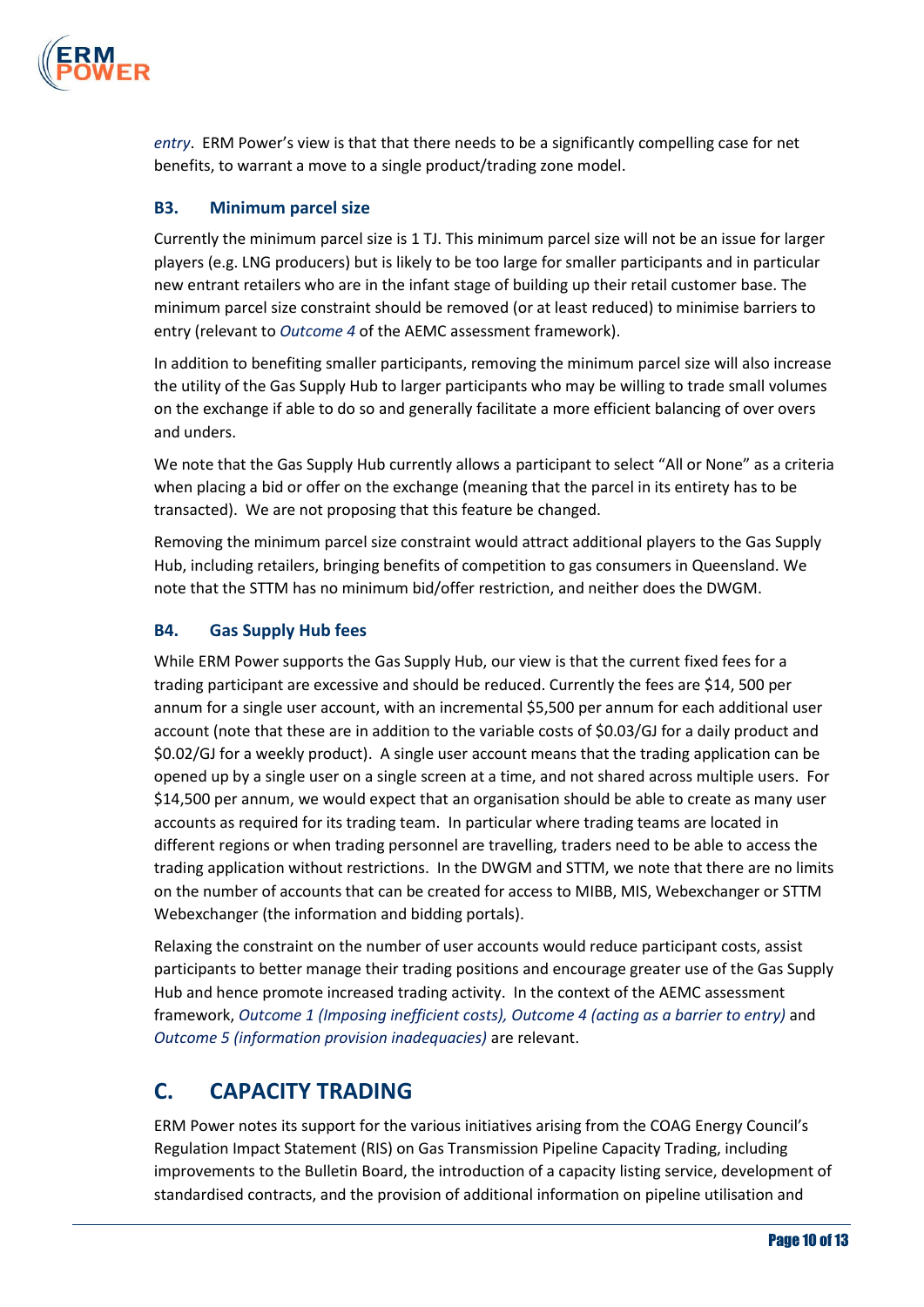

 $\overline{a}$ 

capacity trading on the Bulletin Board.<sup>17</sup> We also view the operational transfer capacity trading services and in-pipe trading mechanisms introduced by the transmission pipeline operators as being positive developments.

While we welcome the above initiatives, it not evident to us as to whether they have had any effect of enhancing the level of capacity trading. In this regard it may be worthwhile to revisit the concept of a voluntary capacity trading platform (Option 3 in the RIS) and also the earlier work undertaken by the Brattle Group in 2013, commissioned by AEMO, "International experience in pipeline capacity trading". In parallel with the COAG Energy Council initiatives already underway, there could be merit in further investigating how overseas trading models might be applied in the east coast Australian gas market context. This might include consideration of policies that require spare capacity (subject to certain definition criteria) to be released for sale with the sale proceeds going to the capacity holder so they are not adversely impacted. Of course, the case for introducing any new trading regime would need to be supported by a cost benefit analysis and integration and/or compatibility with the existing commodity trading exchange at Wallumbilla (and in the future Moomba) would also be a consideration.

ERM Power's view is that a voluntary capacity trading platform would have the potential to reduce transaction costs, provide incentives for both pipeline operators and shippers to trade unutilised capacity, encourage short term trading and help market participants manage their trading position.

In the context of the AEMC assessment framework, a reduction in transaction costs would negate *Outcome 1 (Imposing inefficient costs)*, enhanced access to pipeline capacity and improved ability to manage short term trading positions would help negate *Outcome 4 (barriers to entry)* and greater transparency of pipeline capacity availability would negate *Outcome 5 (which relates to information inadequacy)*.

# **D. ACCESS TO RELEVANT MARKET DATA AND NEED FOR GREATER TRANSPARENCY OF SUPPLY/DEMAND INFORMATION RELATED TO LNG FACILITIES**

Access to relevant and timely information about the factors influencing supply, demand and price plays an important role in helping participants make informed trading and investment decisions and hence manage their commercial positions. In this regard we acknowledge the value of the data published by AEMO in relation to the DWGM and STTM, as well as the data available on the National Gas Bulletin Board (GBB), which includes important information such as pipeline flows, production facility output data and capacity outlook information. However a clear deficiency is the lack of publicly available information relating to the LNG industry, despite the significant flows of gas arising from the LNG industry and its ability to impact domestic energy market outcomes. The GBB currently captures data relating to pipelines and facilities that connect to, or are captured in, a set of defined Production Zones and Demand Zones. The absence of a Gladstone (LNG) demand zone means that LNG pipelines are excluded. This results in an incomplete picture of the market. In the context of the AEMC assessment criteria, *Outcome 5 – timely and accurate* 

<sup>17</sup> Standing Council on Energy and Resources, *Regulation Impact Statement, Gas Transmission Pipeline Capacity Trading, Decision Paper*, 2 December 2013.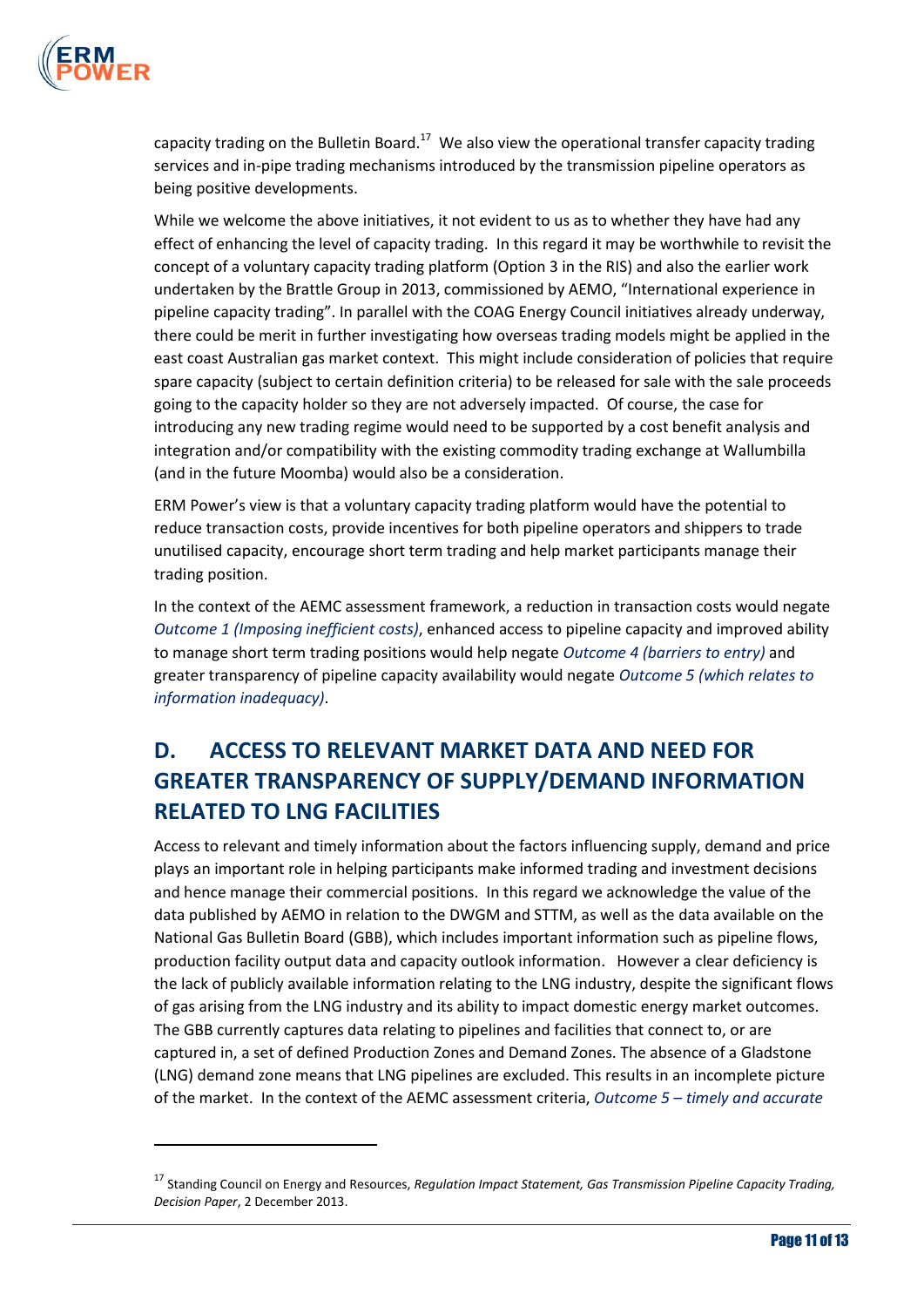

*information required by the market*, is highly relevant to this issue. We note that *Outcomes 1 to 4* are also consequences of the absence of relevant market information.

Once the LNG plants come into operation total eastern Australian gas demand is expected to rise from 697 PJ per annum in 2012 to 1,395 PJ per annum in 2015 and 2,386 PJ per annum in 2020, with domestic gas demand expected to flatten or slightly decline over the same period.<sup>18</sup> The sheer size of the LNG industry and the interconnected nature of the east coast energy market mean that the LNG industry will have a significant impact on the domestic gas, electricity and related financial markets. Fundamental market information relating to the LNG industry should be made publicly available, similar to domestic gas market and NEM data that is currently published.

The publication of LNG information via the GBB would be consistent with the objectives of the GBB under the National Gas Rules (Rule 142), which are to -

*(a) facilitate trade in natural gas and markets for natural gas services through the provision of system and market information which is readily available to all interested parties, including the general public; and* 

*(b) assist in emergency management through the provision of system and market information.* 

The following are the potential consequences of not having LNG related information being made publicly available.

- **Increased trading/financial risk imposed on non-LNG market participants An incomplete** picture of the factors that may impact supply/demand and price will impair participants' ability to make informed and timely operational and commercial decisions.
- **System security risks** Supply and demand factors impacting the LNG market will inevitably impact the domestic gas market, given the size of LNG anticipated volumes and the physical interconnectedness of the gas market. If non-LNG proponents in the domestic gas market have inadequate information about such supply/demand factors they will be inhibited in their ability to anticipate potential events and plan a suitable response. For example, if an LNG production facility suffers an outage and volumes of gas are diverted away from the domestic market to support the shortfall, this information would be critical to other participants' trading decisions. Such a scenario could result in system security issues and curtailment.
- **Adverse competition impacts of information asymmetry** LNG related information on supply/demand/capacity will have an impact on prices across the gas and electricity markets, as well as the financial derivatives market. All such information that has the potential to impact price should be disclosed. Without such transparency the LNG proponents will have inside information in the financial and physical (STTM, GSH, bilateral contract market etc.) markets in which they are also trading, and non LNG proponents will be at a competitive disadvantage. We also note that the ASX is currently developing financial products (futures), to be launched at the start of April 2015, structured on prices at the Wallumbilla Gas Supply Hub (in which the LNG proponents are key trading participants). For the wider market (including financial market participants) to have confidence in trading these products, the

 $\overline{a}$ 

<sup>18</sup> *Eastern Australian Domestic Gas Market Study,* Department of Industry & BREE, page 8